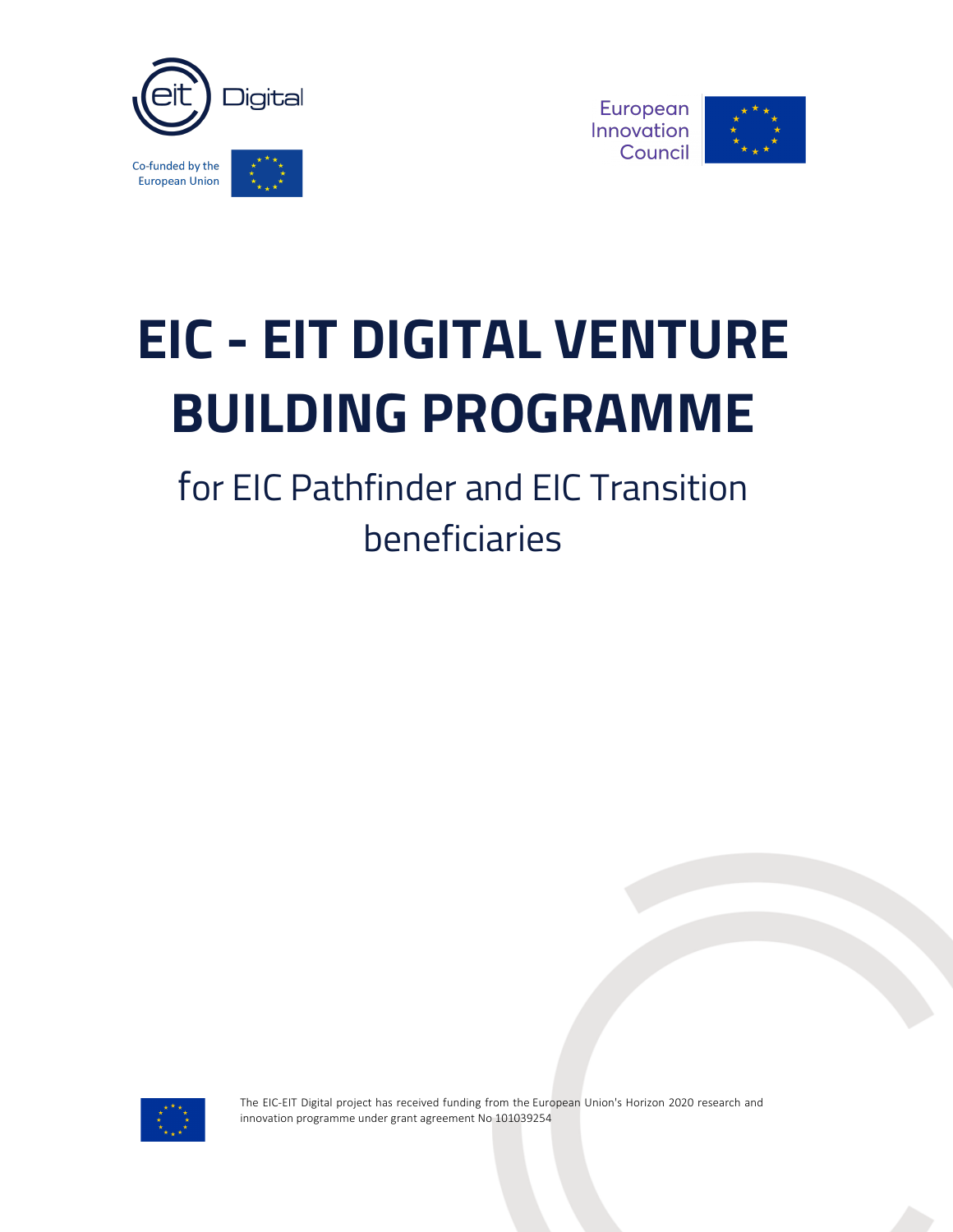# **1 Introduction**

EIT Digital, the largest digital ecosystem in Europe, under the scope of its agreement with the European Innovation Council (EIC), is offering in 2022 the **EIC - EIT Digital Venture Building Programme**. An incubation bootcamp that enables EIC-supported innovators to benefit from EIT Digital's support, to transform knowledge into impact and gain entrepreneurial skills to build and boost their deep tech start-up.

### **2 Programme Details**

The **EIC - EIT Digital Venture Building Programme** is six (6) weeks incubation bootcamp, mostly online, free of charge, hands-on and collaborative. It is dedicated to EIC Pathfinder, EIC Transition and EIC Transition Seals of Excellence beneficiaries.

It is designed to coach up to 10 teams of EIC-supported innovators on how to structure, develop, and transform their deep tech solutions into a business. It is focused on the needs, challenges, and opportunities of creating and growing a startup business. Two (2) people per team are expected to consistently attend the programme.

|                                    | Markets and marketing - group coaching session + individual work+ individual<br>marketing audit           |
|------------------------------------|-----------------------------------------------------------------------------------------------------------|
| <b>Business</b><br>building blocks | HR& organization for entrepreneurs - group coaching session $+$ individual session<br>with advisor        |
|                                    | Finance for startups - group coaching session + individual session with advisor                           |
| (on-line)                          | Legal and regulatory - group coaching + on-demand individual advisory                                     |
|                                    | How to reach first sales-group coaching - inspiration meeting with real-life case<br>studies presentation |
|                                    | Understanding client - workshop + individual sessions + individual work supervised<br>by expert           |
| <b>Business</b><br>development     | Business model validation and willingness to pay - workshop + individual work                             |
|                                    | Developing a business plan - workshop + individual work                                                   |
| (on-line)                          | Pitch deck creation - workshop + individual work + individual session with advisor                        |
|                                    | Product validation and pilot preparation and facilitation - workshop + case studies<br>presentation       |

EIC - EIT DIGITAL VENTURE BUILDING PROGRAMME



The EIC-EIT Digital project has received funding from the European Union's Horizon 2020 research and innovation programme under grant agreement No 101039254

1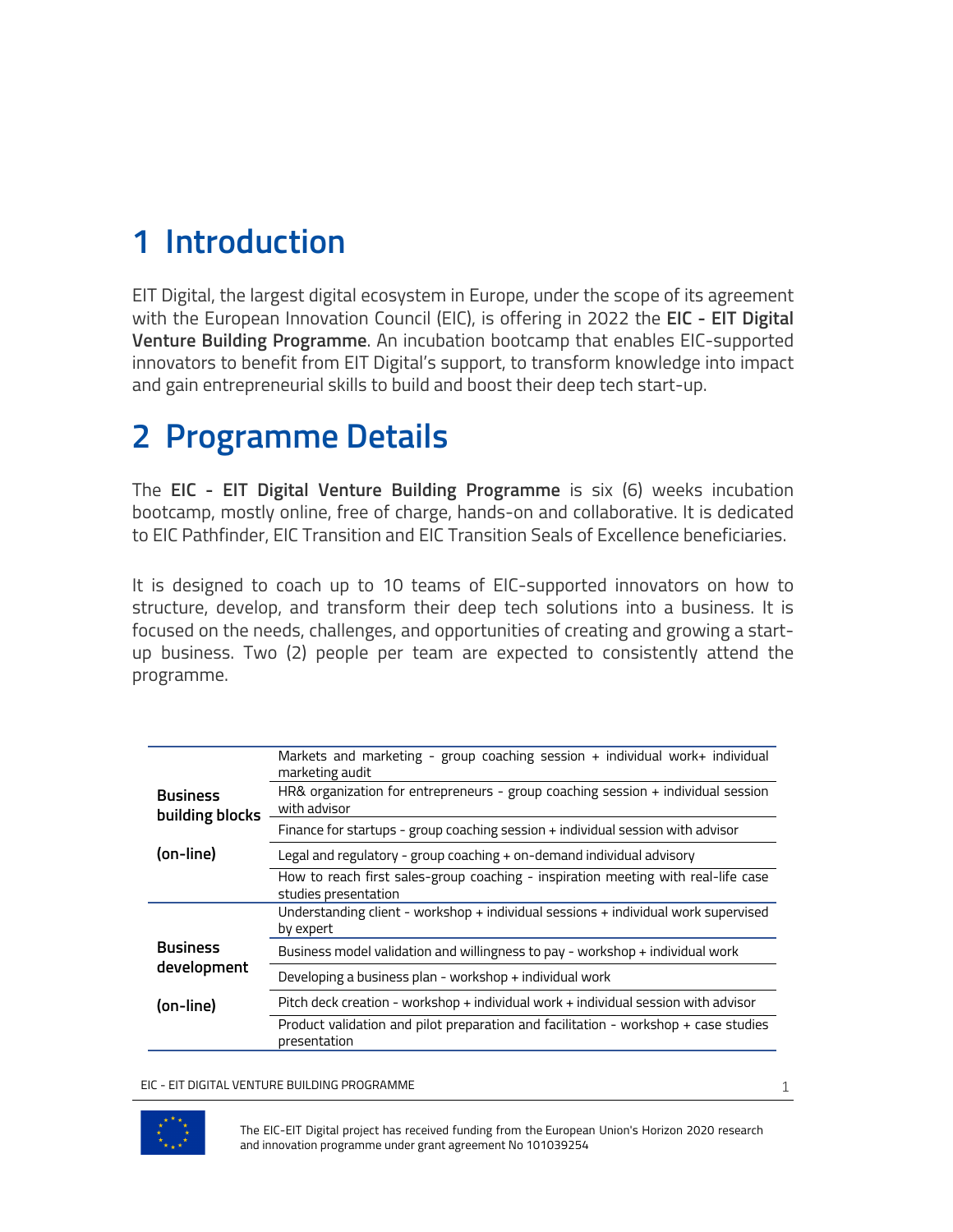|            | From technology to product - the path for technology transfer and business<br>validation based on proprietary technologies, IPR&FTO - workshop           |
|------------|----------------------------------------------------------------------------------------------------------------------------------------------------------|
| Scaling up | Connection to corporate and industry partners for technology, product and business<br>validation -group training + meeting with corporate representative |
| (on-line)  | Support in preparing and managing successful pilots or POCs when viable - group<br>training + individual session when viable                             |
|            | Fundraising and VC market - group training                                                                                                               |
| Pitching   |                                                                                                                                                          |
| (Brussels) | Pitch your projects to Jury   2 days                                                                                                                     |

### 2.1 Eligibility criteria

The **EIC - EIT Digital Venture Building Programme** is dedicated to the following EICsupported innovators:

- EIC Pathfinder beneficiaries
- EIC Transition beneficiaries
- EIC Transition Seal of Excellence holders

In addition, the applicants' technology area should be aligned with one of the focus areas of EIT Digital strategy, defined in the EIT Digital Strategic Innovation Agenda 2022-2024: Digital Tech, Industry 4.0, Smart Cities, Digital Health, and Fintech.

### 2.2 Key Learnings

The Individual Learning Objectives for the participants are:

- Problem and business need definition
- Team- Identifying missing skill sets
- Basic Financial Literacy
- Technology transfer
- FTO & IP Strategy
- Investor readiness: communication, pitching, presentation

EIC - EIT DIGITAL VENTURE BUILDING PROGRAMME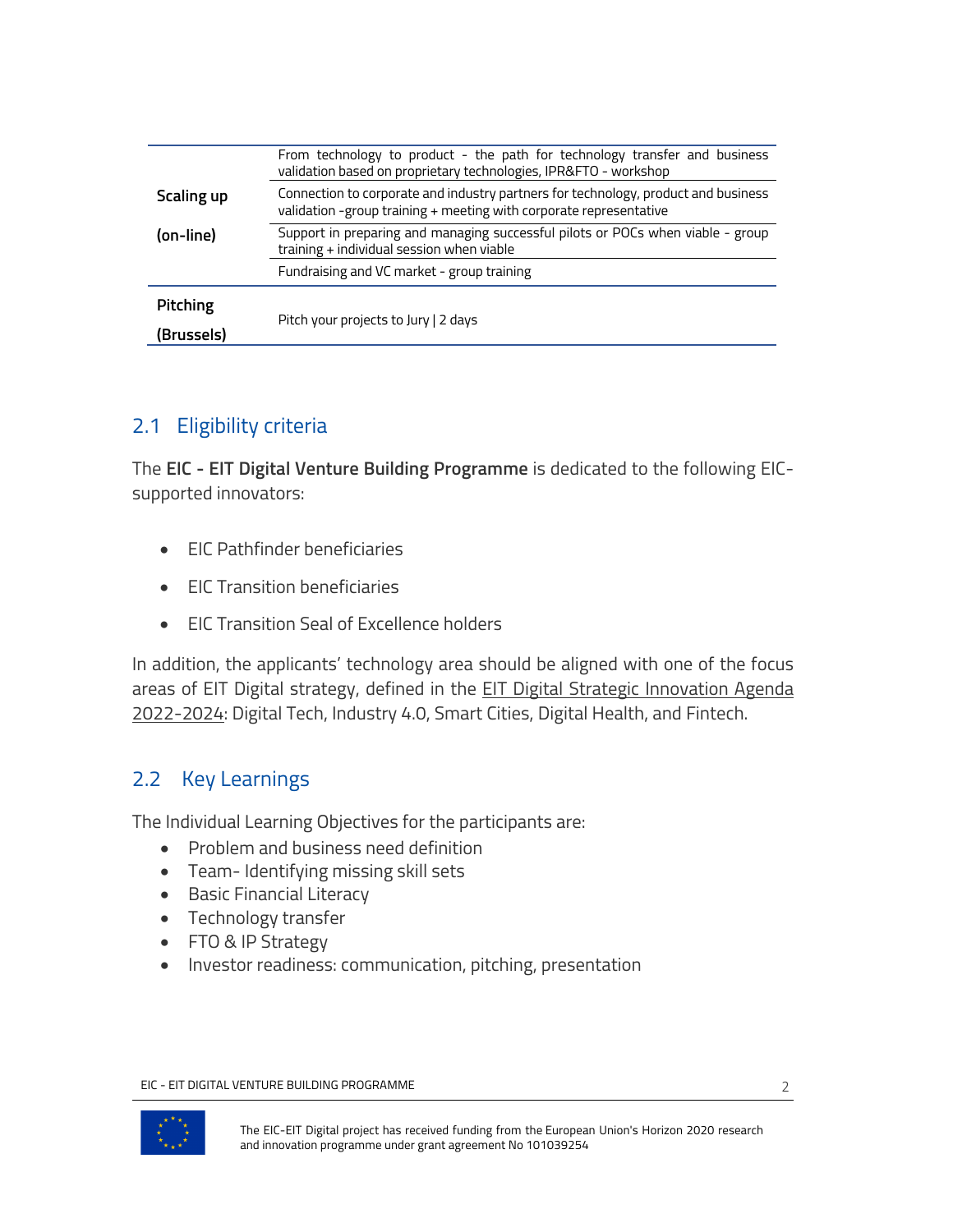## **3 Process overview**

### 3.1 Important dates & application form

#### *Application period*

- Submissions **open**: June 13th, 2022, 12:00 CEST
- Submissions **close**: July 22nd, 2022, 17:00 CEST. Late or incomplete applications will not be eligible for evaluation.

#### *Evaluation period*

• July 25th – August 5th, 2022

#### *Venture Building bootcamp*

- **Starts:** September 12th, 2022,
- **Ends:** October 21st, 2022
- **Format:** primarily online. October 20<sup>th</sup> and October 21<sup>st</sup> at EIT House in Brussels.

EIC-supported innovators can submit their complete applications for the EIC - EIT Digital Venture Building Programme via this application form, considering guidelines provided in this document.

### 3.2 Selection Criteria

Up to 10 teams will be selected to join the EIC - EIT Digital Venture Building Programme based on the following selection criteria:

- Innovation potential of the applicant's project to have a high impact on economy and society. Representing 35% of the weighted scoring.
- Entrepreneurial spirit, motivation, and capabilities of the team to develop a business. Representing 35% of the weighted scoring.
- Alignment of the applicant technology area with one of the focus areas of EIT Digital strategy: Digital Tech, Industry 4.0, Smart Cities, Health Tech, and Fintech. Representing 30% of the weighted scoring.

EIC - EIT DIGITAL VENTURE BUILDING PROGRAMME